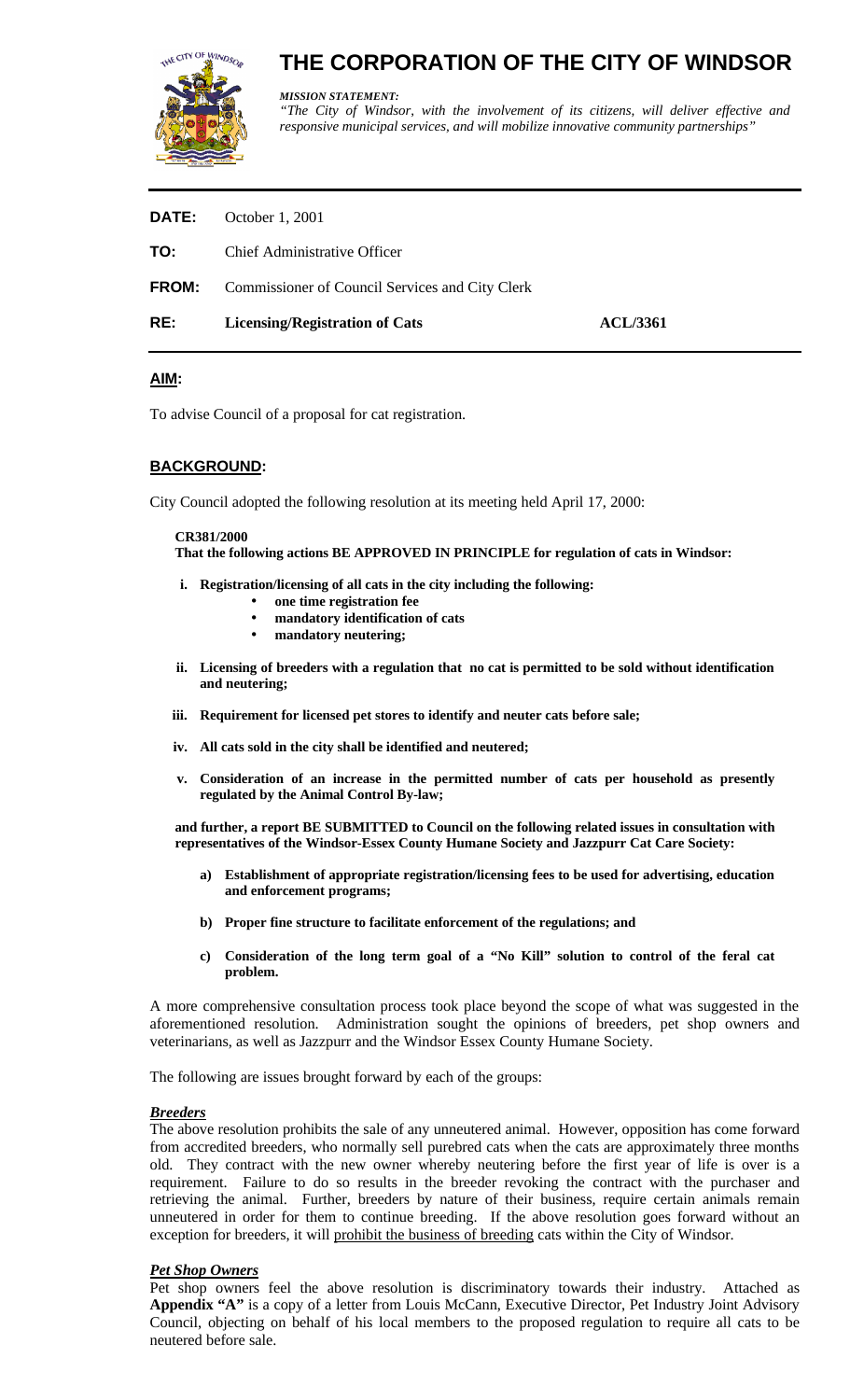#### *Jazzpurr Cat Care Society*

Recommended that serious efforts be made to support a long term solution of "no-kill". Jazzpurr has indicated that they will be making a full presentation of their views to City Council.

#### *Windsor-Essex County Humane Society*

- Supports a registration that will allow them to return animals to owners in a quick and efficient manner.
- Supports the ideal of a long term "no-kill" solution.
- Supports mandatory identification and neutering.

#### *Veterinarians*

- Supports registration of cats
- Supports spay/neutering for medical purposes not for animal control
- Opposes non-profit spay/neuter clinics
- Supports the development of "no-kill" solution to include vasectomies of feral males
- Opposes mandatory spay/neutering there are responsible breeders and pet owners.

Other issues that were brought forward include:

#### *Forms of Identification*

There appears to be no clear consensus on what form of identification should be used to identify a registered cat. The options are as follows, as well as their pros and cons:

|                                                                                                                                     | <b>Pros</b>                                                                                                                                  | Cons                                 |  |
|-------------------------------------------------------------------------------------------------------------------------------------|----------------------------------------------------------------------------------------------------------------------------------------------|--------------------------------------|--|
| $Tag$ – requires the cat to wear a                                                                                                  | Easily seen and makes enforcement                                                                                                            | Since most cats roam, collars can be |  |
| collar                                                                                                                              | easier                                                                                                                                       | caught whereby the animal could be   |  |
|                                                                                                                                     |                                                                                                                                              | put in harm's way                    |  |
| <b>Tattooing</b> – inking the inner ear of a                                                                                        | Not harmful to the cat                                                                                                                       | Ink fades over time, making it more  |  |
| cat                                                                                                                                 |                                                                                                                                              | difficult to identify the animal     |  |
| <b>Microchipping</b> – placing a small<br>computer chip between the shoulder<br>blades of the cat, readable by a<br>scanning device | • There is a universal reader<br>available throughout Essex<br>County at the Humane Society<br>• Humane Society can microchip<br>for \$20.00 |                                      |  |
|                                                                                                                                     | • Unobtrusive to the animal                                                                                                                  |                                      |  |

#### *No-Kill Solution*

Animal advocates are still concerned about what will happen to cats that are not identifiable (i.e. if the animal is picked up and brought to the Humane Society, will it be euthanized?). Advocates would like to see a long-term plan developed that would include the following standards:

- 1. That feral cats would be caught, neutered and released back into the managed feral community.
- 2. That there be an avenue for free spay-and-neuter clinics to be available for guardians/owners
- 3. That there be no effort to round up any cats for the purposes of identifying and euthanizing.
- 4. That an educational campaign be adopted advising pet owners of their responsibilities to spay and neuter.
- 5. That pet guardians/owners be allowed to have more than two cats within their home.

#### *Number of Cats within One Household*

In consultation with the various parties, it was suggested that current animal controls that restrict individuals to having no more than two of any one species should be amended to allow for cat owners to have no restriction on the number of cats. A survey of the following municipalities was done regarding the number of animals permitted per household:

| <b>Municipality</b> | Limit                                                                             |
|---------------------|-----------------------------------------------------------------------------------|
| Calgary             | No limit.                                                                         |
|                     | By-law restrains cats from running at large.                                      |
| Edmonton            | No more than six of any small mammals.                                            |
| London              | No more than two.                                                                 |
| Sarnia              | No limit.                                                                         |
|                     | Property owners have the right to trap cats and bring them to the Humane Society. |
| Toronto             | Six animals in total, no more than three being dogs                               |
| Vanier              | No more than three dogs or cats or both.                                          |
|                     | By-law prohibits cats running at large.                                           |

If Council chooses to allow cat owners more than two cats per household, it may want to consider prohibiting pet owners from allowing cats to roam free.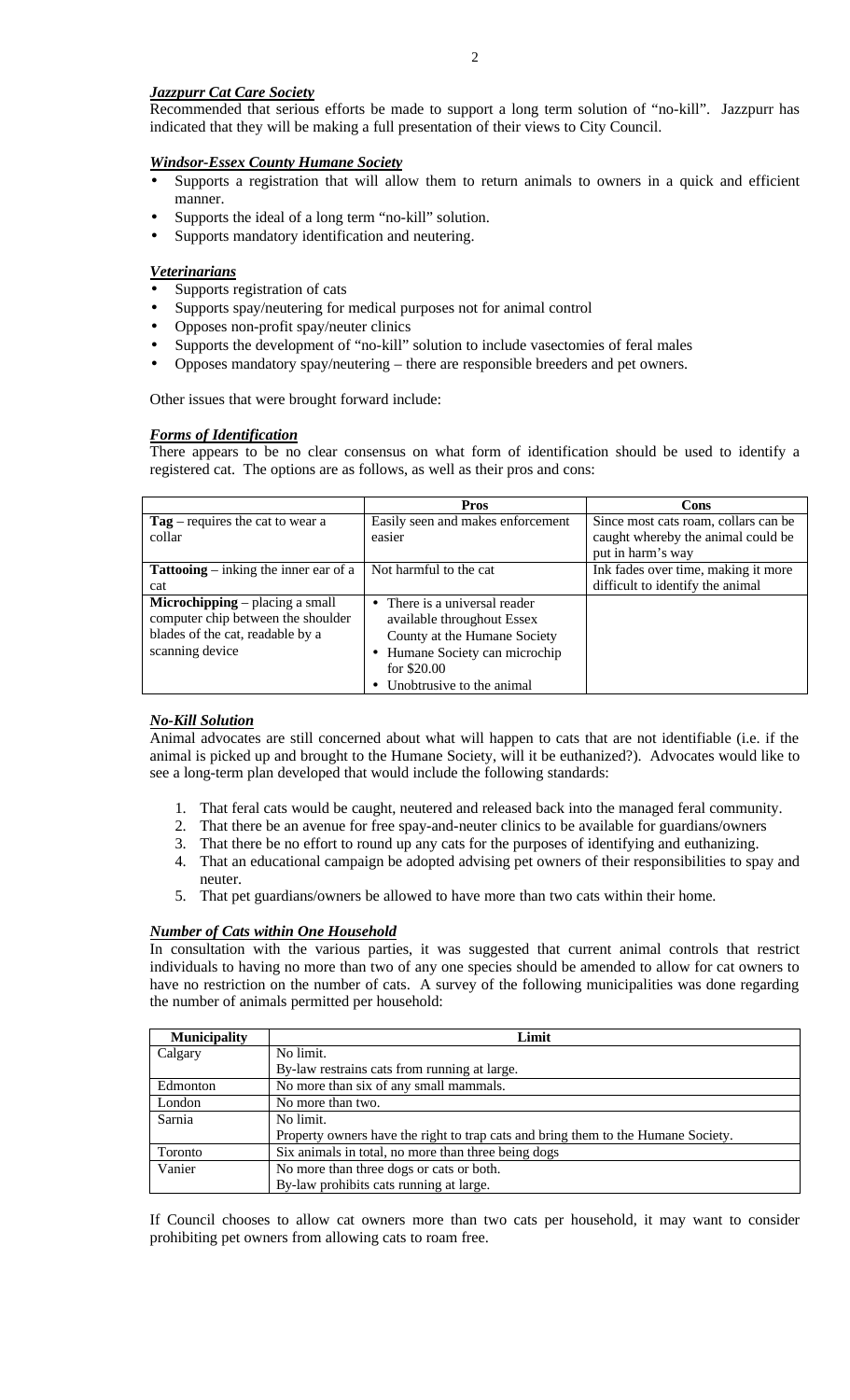## *Keepers of Feral Colonies*

There appears to be a significant number of Windsorites who support feral colonies by feeding and/or providing some type of shelter. Although such action can be considered ownership, the aforementioned resolution would not require these individuals to microchip all feral cats.

## **COMMENTS:**

The following options with respect to the issue of registering cats is provided for Council's consideration:

- **i. That every person who possesses or harbours a (non-feral) cat in the City of Windsor:**
	- **be required to register their animal with the City of Windsor.**
	- **be required to have their cat microchipped and pay a separate fee of \$30.00 per animal to the City to facilitate the development of a registration list.**
	- **that a discount of \$15.00 per animal be applied to neutered/spayed animals**
	- **that the registration fee be paid at the time the cat is microchipped and the registration fee will be collected by the veterinarian as they do with collecting dog licence fees at this time**

This, in effect, will meet in principle Council Resolution CR381/2000, but will allow breeders and pet shop owners to continue to sell their animals. The registration fee will have "built-in" incentive for pet owners to neuter or spay their animals.

#### **ii. That Council consider adopting the PIJAC sample municipal by-law.**

The sample by-law is more comprehensive and takes into account the "well-being" of the animals. It would also allow administration and the public a simplified version of laws rather than the numerous bylaws that pertain to companion animals. The sample by-law would also have to incorporate recommendation (i) above, and remove references to "pound" which are governed by an agreement with the City and Humane Society.

#### **iii. That Council consider increasing the number of companion animals to allow for four animals total, regardless of species.**

This would foster an environment which allows individuals to keep more companion animals in hopes of deterring people from abandoning cats throughout the city.

#### **iv. The Council commit a percentage of cat registration and dog licensing fees to a campaign directed at educating the public on the health benefits of spaying/neutering their animals and responsible pet ownership.**

The City of Windsor generates \$265,000 per year in dog licensing revenue. It is expected that cat registration will initially bring in the same amount. In total, the administrative expenses to implement cat licensing will require both the hiring of a junior clerk at approximately \$35,000 per annum to develop the cat registry. An enforcement officer will also be needed at the cost of \$45,000 per annum. Therefore, cat licensing will net only \$110,000. Annually, the City pays the Windsor Essex County Humane Society \$685,00 to operate the municipal pound. It is expected that an effective media campaign will cost between \$60,000 to \$80,000.

#### **v. That Council consider the development of a Committee to investigate the long-term commitment to a "no-kill" solution.**

It is proposed that the Committee be composed of the following members:

- 1 representative of an animal advocate group
- 1 representative pf the Windsor Essex County Humane Society
- 1 representative of local pet stores
- 1 representative of local veterinarians

The Committee would take up to one year to examine models of no-kill solutions, analyse those models and how they would fit within the City of Windsor and at what cost. Items that would also be considered by the Committee include:

- spay/neuter clinics for animals owned by disadvantaged citizens
- managing feral cat colonies (neutering vs. vasectomy)
- private/public partnership to be explored in developing a no-kill solution.

It is hoped that various avenues can be explored in finding initiatives that would be included in a no-kill solution.